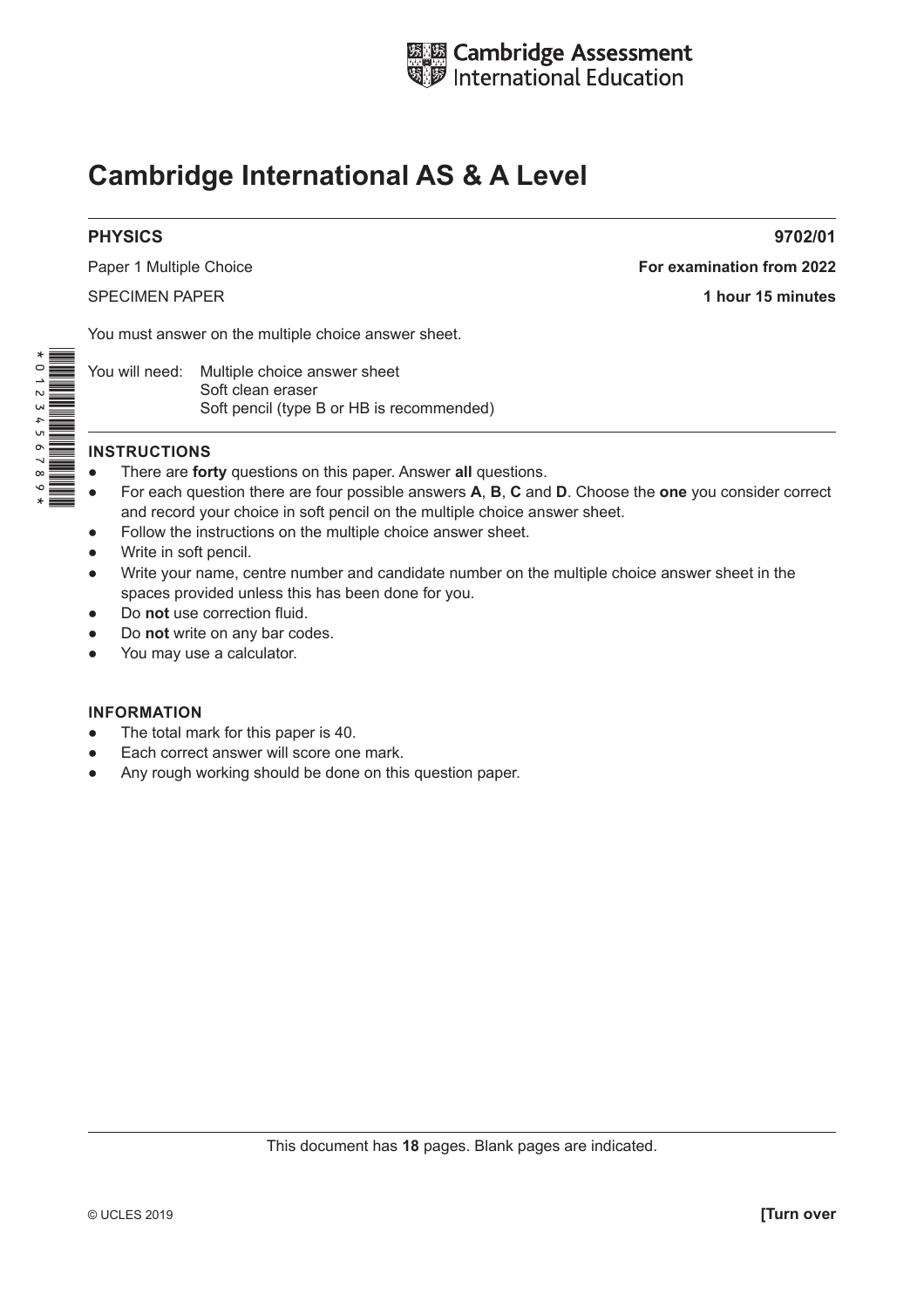# **Data**

| acceleration of free fall    | $g = 9.81 \text{ ms}^{-2}$                                                                                                                   |
|------------------------------|----------------------------------------------------------------------------------------------------------------------------------------------|
| speed of light in free space | $c = 3.00 \times 10^8 \text{ms}^{-1}$                                                                                                        |
| elementary charge            | $e = 1.60 \times 10^{-19}$ C                                                                                                                 |
| unified atomic mass unit     | 1 u = $1.66 \times 10^{-27}$ kg                                                                                                              |
| rest mass of proton          | $m_{\rm p}$ = 1.67 $\times$ 10 <sup>-27</sup> kg                                                                                             |
| rest mass of electron        | $m_e$ = 9.11 $\times$ 10 <sup>-31</sup> kg                                                                                                   |
| Avogadro constant            | $N_A = 6.02 \times 10^{23}$ mol <sup>-1</sup>                                                                                                |
| molar gas constant           | $R = 8.31 \text{ J K}^{-1} \text{mol}^{-1}$                                                                                                  |
| Boltzmann constant           | $k = 1.38 \times 10^{-23}$ J K <sup>-1</sup>                                                                                                 |
| gravitational constant       | $G = 6.67 \times 10^{-11}$ N m <sup>2</sup> kg <sup>-2</sup>                                                                                 |
| permittivity of free space   | $\varepsilon_0$ = 8.85 × 10 <sup>-12</sup> F m <sup>-1</sup><br>$(\frac{1}{4\pi \varepsilon_0}$ = 8.99 × 10 <sup>9</sup> m F <sup>-1</sup> ) |
| Planck constant              | $h = 6.63 \times 10^{-34}$ Js                                                                                                                |
| Stefan-Boltzmann constant    | $\sigma = 5.67 \times 10^{-8}$ W m <sup>-2</sup> K <sup>-4</sup>                                                                             |

# **Formulae**

| uniformly accelerated motion   | $s = ut + \frac{1}{2}at^2$<br>$v^2 = u^2 + 2as$     |
|--------------------------------|-----------------------------------------------------|
| hydrostatic pressure           | $\Delta p = \rho g \Delta h$                        |
| upthrust                       | $F = \rho g V$                                      |
| Doppler effect for sound waves | $f_{\rm o} = \frac{f_{\rm s}V}{V \pm V_{\rm s}}$    |
| electric current               | $I = Anvq$                                          |
| resistors in series            | $R = R_1 + R_2 + $                                  |
| resistors in parallel          | $\frac{1}{R}$ = $\frac{1}{R_1}$ + $\frac{1}{R_2}$ + |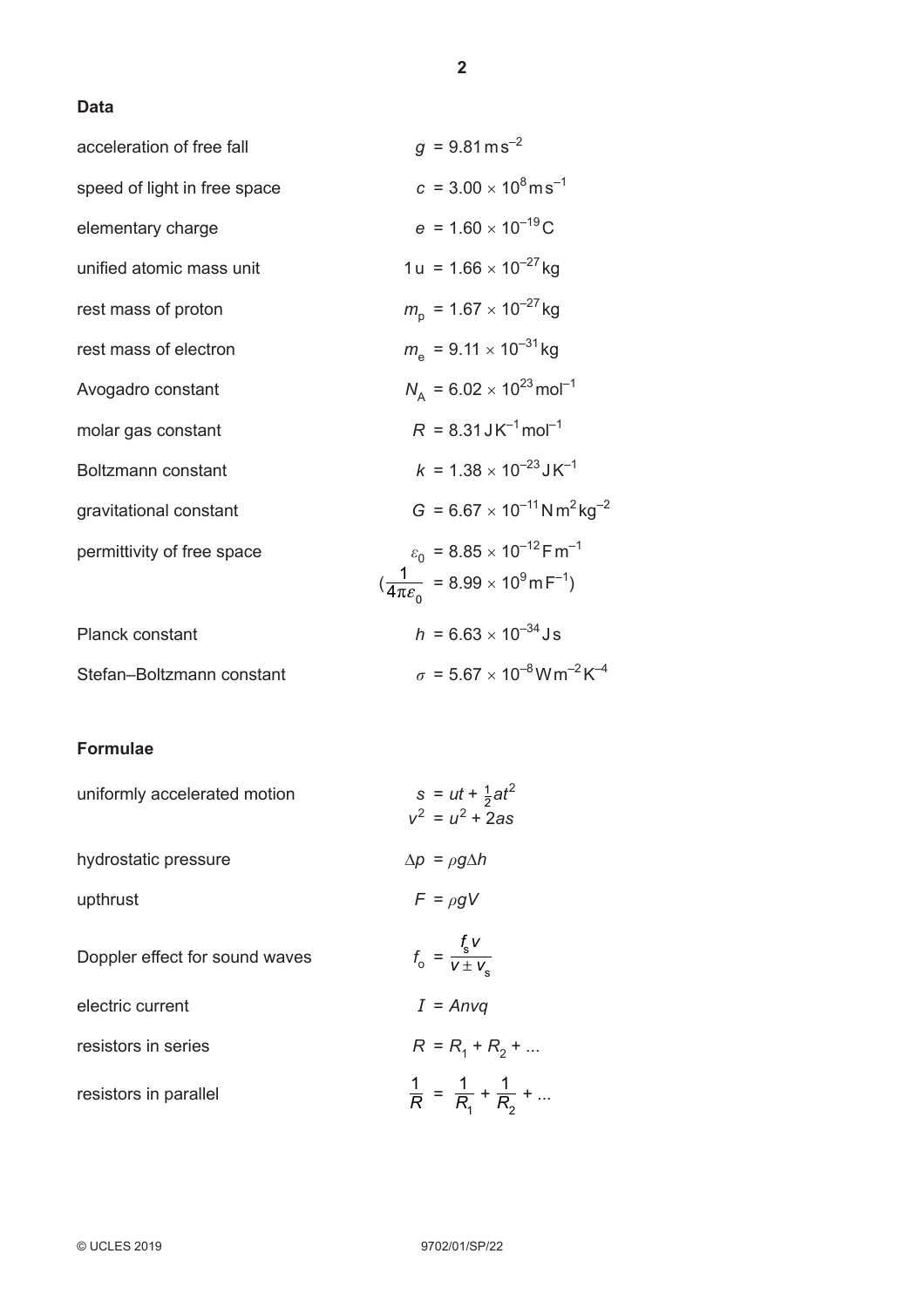**1** A student creates a table to show reasonable estimates of some physical quantities.

Which row is **not** a reasonable estimate?

|   | quantity                                      | value                     |
|---|-----------------------------------------------|---------------------------|
|   | electric current in a fan heater              | 12A                       |
|   | mass of an adult person                       | 70 <sub>kg</sub>          |
| C | maximum speed of an Olympic sprint runner     | $10 \,\mathrm{m\,s}^{-1}$ |
|   | water pressure at the bottom of a garden pond | $10^6$ Pa                 |

**2** Which expression has the same SI base units as pressure?

$$
A \quad \frac{\text{force}}{\text{length} \times \text{speed}}
$$

$$
B = \frac{I \cup C}{\text{length} \times \text{time}}
$$

- **C**  length  $\times$  (time)<sup>2</sup> mass
- **D length** mass  $\times$  (time) $^2$
- **3** The speed *v* of a liquid leaving a tube depends on the change in pressure ΔP and the density  $ρ$  of the liquid. The speed is given by the equation

$$
V = k \left(\frac{\Delta P}{\rho}\right)^n
$$

where *k* is a constant that has no units.

What is the value of *n*?

**A**  $\frac{1}{2}$ **B** 1 **C**  $\frac{3}{2}$ <sup>3</sup> **<sup>D</sup>**<sup>2</sup>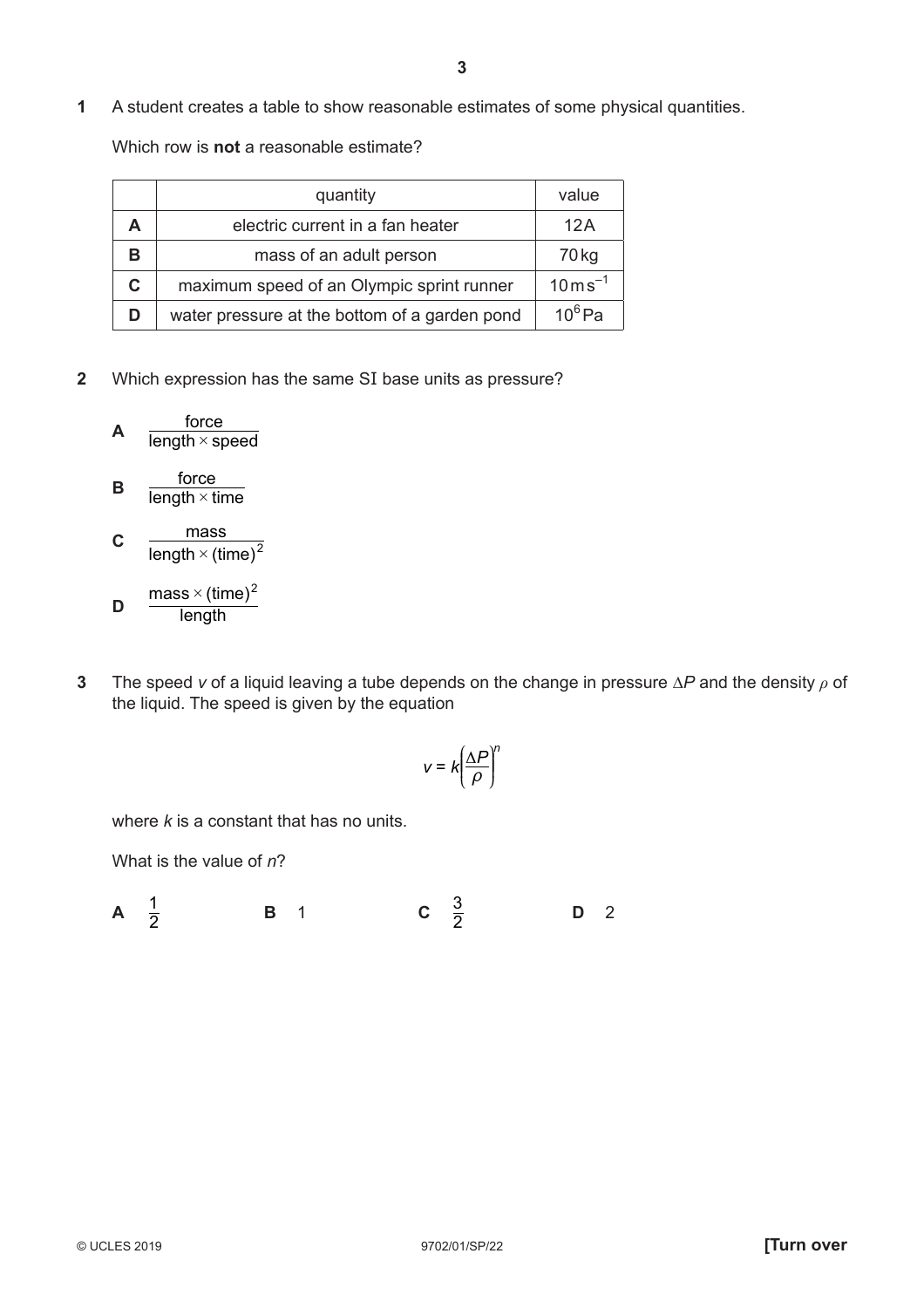- momentum | power | temperature A scalar scalar vector **B** scalar vector vector **C** vector scalar scalar **D** vector vector scalar
- **4** Which row correctly describes the quantities momentum, power and temperature?

**5** A girl throws a ball vertically upwards. It takes a time of 3.20 s to return to her hand. Assume air resistance is negligible.

What is the initial speed with which the ball is thrown?

- **A**  $3.07 \text{ ms}^{-1}$  **B**  $7.85 \text{ ms}^{-1}$  **C**  $15.7 \text{ ms}^{-1}$  **D**  $31.4 \text{ ms}^{-1}$
- **6** A radio-controlled toy car travels along a straight line for a time of 15 s.

The variation with time *t* of the velocity *v* of the car is shown.



What is the average velocity of the toy car for the journey shown by the graph?

**A**  $-1.5 \text{ms}^{-1}$  **B**  $0.0 \text{ms}^{-1}$  **C**  $4.0 \text{ms}^{-1}$  **D**  $4.5 \text{ms}^{-1}$ 

**7** The acceleration of free fall on Pluto is 0.66 m s<sup>-2</sup>.

An object weighs 6.0 N on Earth.

What would this object weigh on Pluto?

**A** 0.40 N **B** 0.93 N **C** 4.0 N **D** 39 N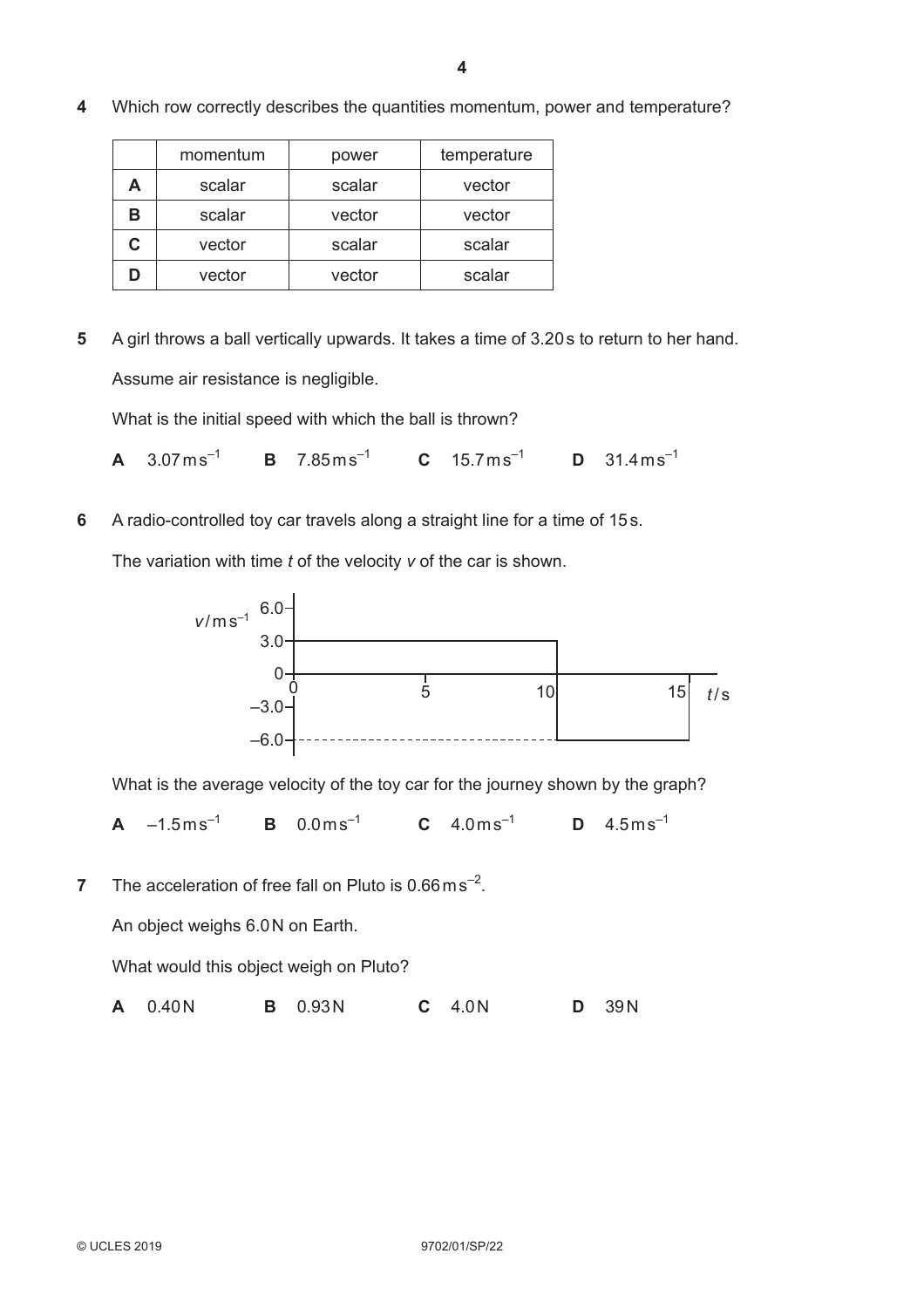**8** A stationary firework explodes into three pieces moving in the same plane. The masses and the velocities of the three pieces immediately after the explosion are shown.



What are speeds  $v_1$  and  $v_2$ ?

| $v_1$ /ms <sup>-1</sup> |     | $v_2$ /ms <sup>-1</sup> |
|-------------------------|-----|-------------------------|
| A                       | 4.0 | 4.0                     |
| B                       | 9.2 | 9.2                     |
| $\mathbf C$             | 14  | 14                      |
| D                       | 16  | 16                      |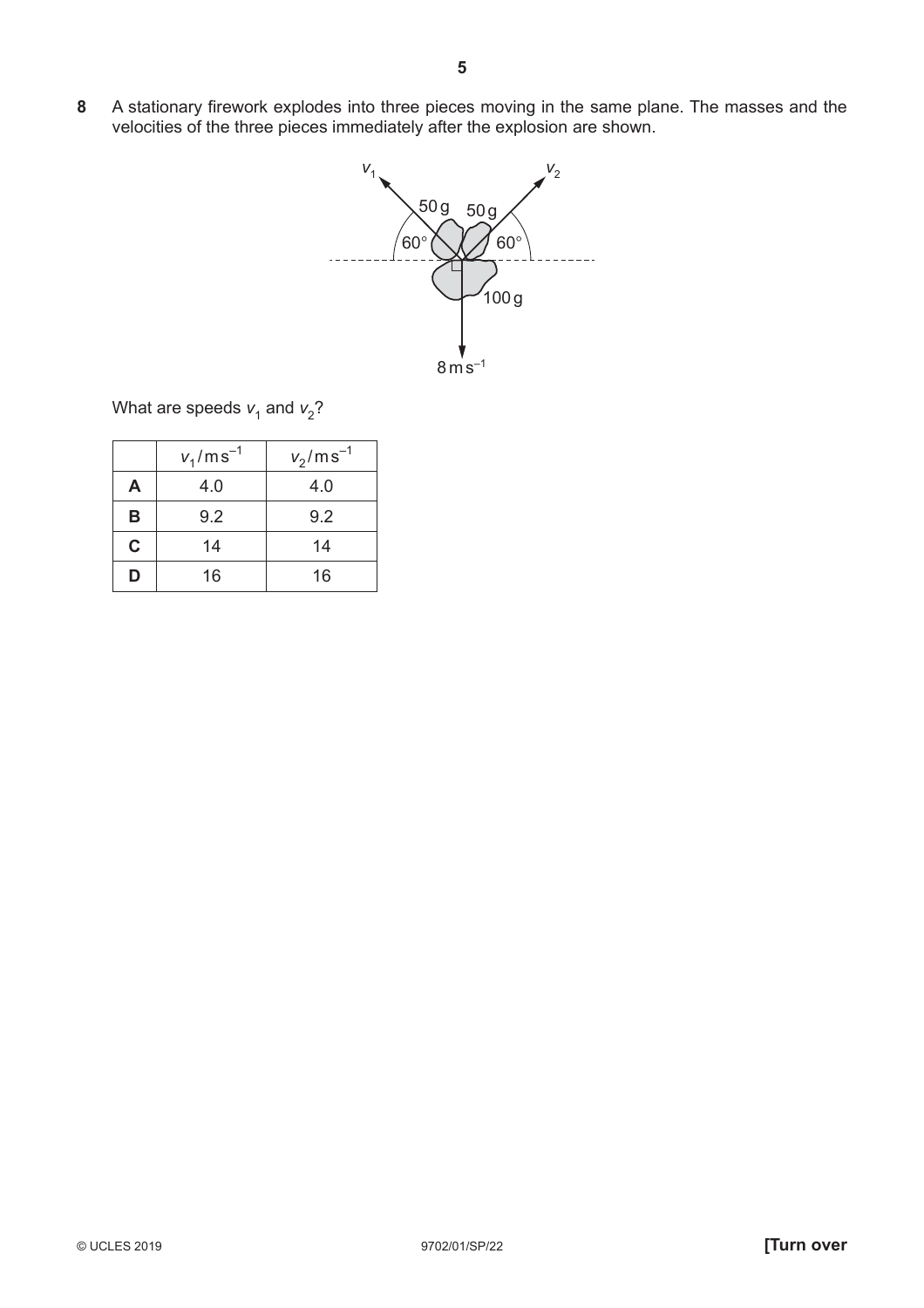**9** An object is dropped at time *t* = 0 from a high building. Air resistance is significant.

Three graphs are plotted against time:

- the height of the object above the ground
- $\bullet$  the speed of the object
- the magnitude of the resultant force on the object.



What are the quantities X, Y and Z?

|   | height of the object<br>above the ground | speed of the object | magnitude of the<br>resultant force on<br>the object |
|---|------------------------------------------|---------------------|------------------------------------------------------|
|   |                                          |                     |                                                      |
| в |                                          |                     |                                                      |
|   |                                          |                     |                                                      |
|   |                                          |                     |                                                      |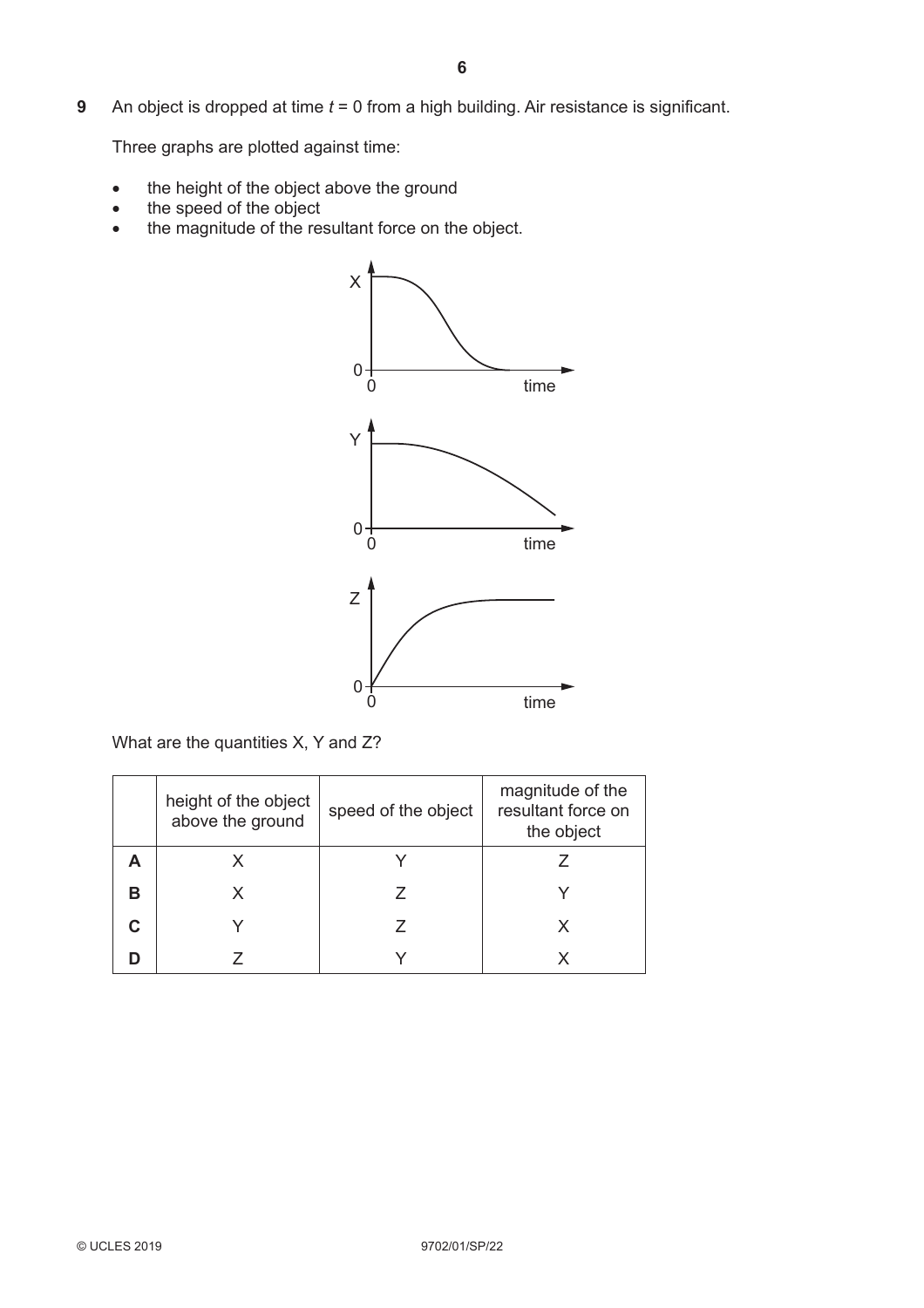**10** An object hangs by means of two cords around two rods, as shown.



The object is held in equilibrium by the forces  $F_1$  and  $F_2$ . The object weighs 10 N. There is negligible friction between the rods and cords.

Which row of the table gives an angle *θ* of 90°?

|   | $F_1/N$ | $F_2/N$ |
|---|---------|---------|
| A | 4.0     | 6.0     |
| в | 6.0     | 4.0     |
| C | 6.0     | 8.0     |
| D | 8.0     | 6.0     |

- **11** Which force is caused by a difference in hydrostatic pressure?
	- **A** friction **B** upthrust **C** viscous force **D** weight
- **12** A car of mass 1400 kg is travelling on a straight, horizontal road at a constant speed of 25 m s<sup>-1</sup>. The useful output power from the car's engine is 30 kW.

The car then travels up a slope at 2.0° to the horizontal, maintaining the same constant speed.



What is the useful output power of the car's engine when travelling up the slope?

**A** 12 kW **B** 31 kW **C** 42 kW **D** 65 kW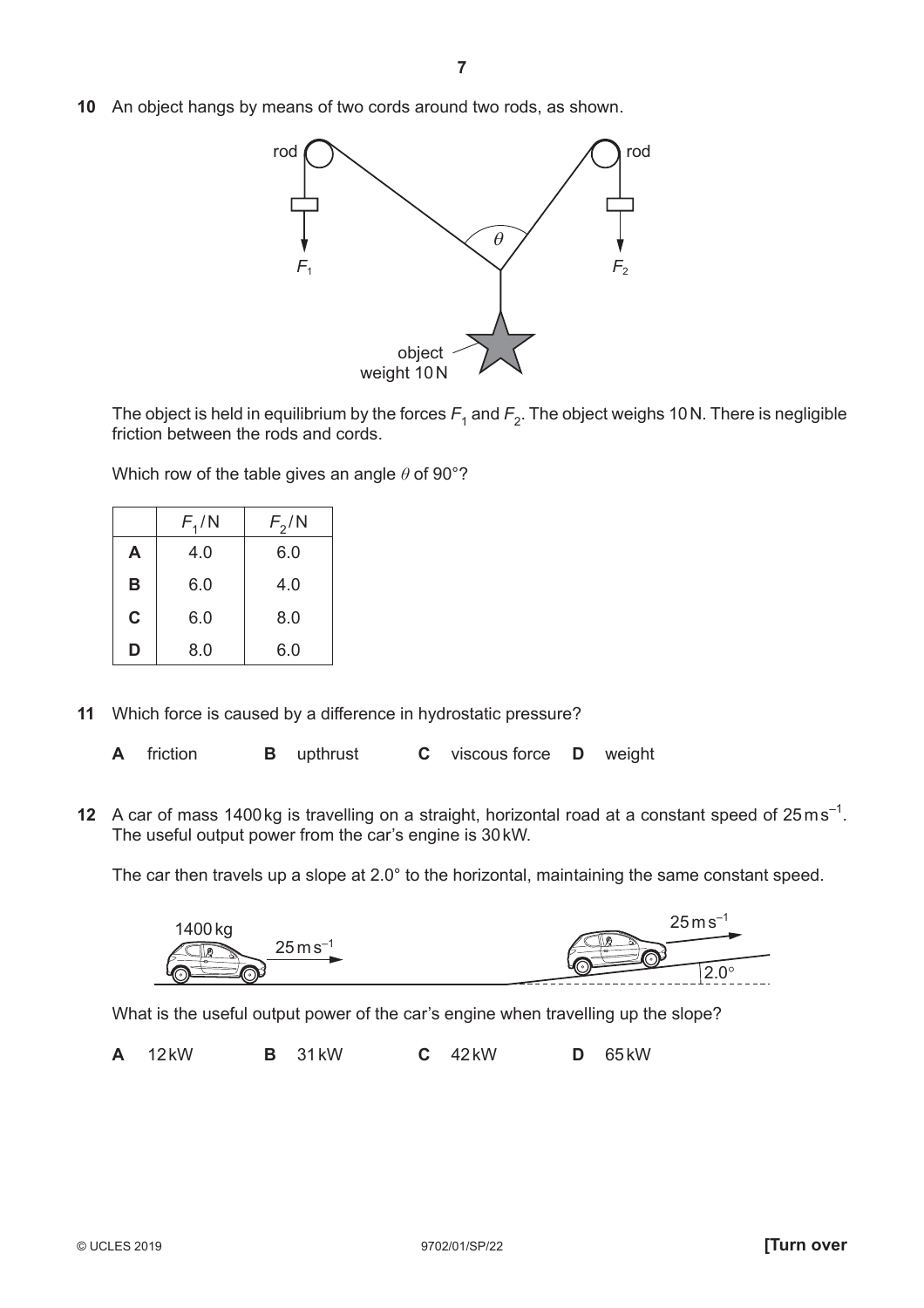**13** The diagram shows four forces applied to a circular object.



Which row describes the resultant force and resultant torque on the object?

|               | resultant force | resultant torque |
|---------------|-----------------|------------------|
| A<br>non-zero |                 | non-zero         |
| в             | non-zero        | zero             |
| C<br>zero     |                 | non-zero         |
| ח             | zero            | zero             |

**14** A uniform horizontal footbridge is 12.0 m long and weighs 4000 N.

It rests on two supports X and Y, as shown.



A man of weight 600 N stands a distance of 4.0 m from support X.

What is the upward force on the footbridge from support X?

|  | A 2200N |  | <b>B</b> 2300N |  | C 2400N |  | <b>D</b> 2600N |
|--|---------|--|----------------|--|---------|--|----------------|
|--|---------|--|----------------|--|---------|--|----------------|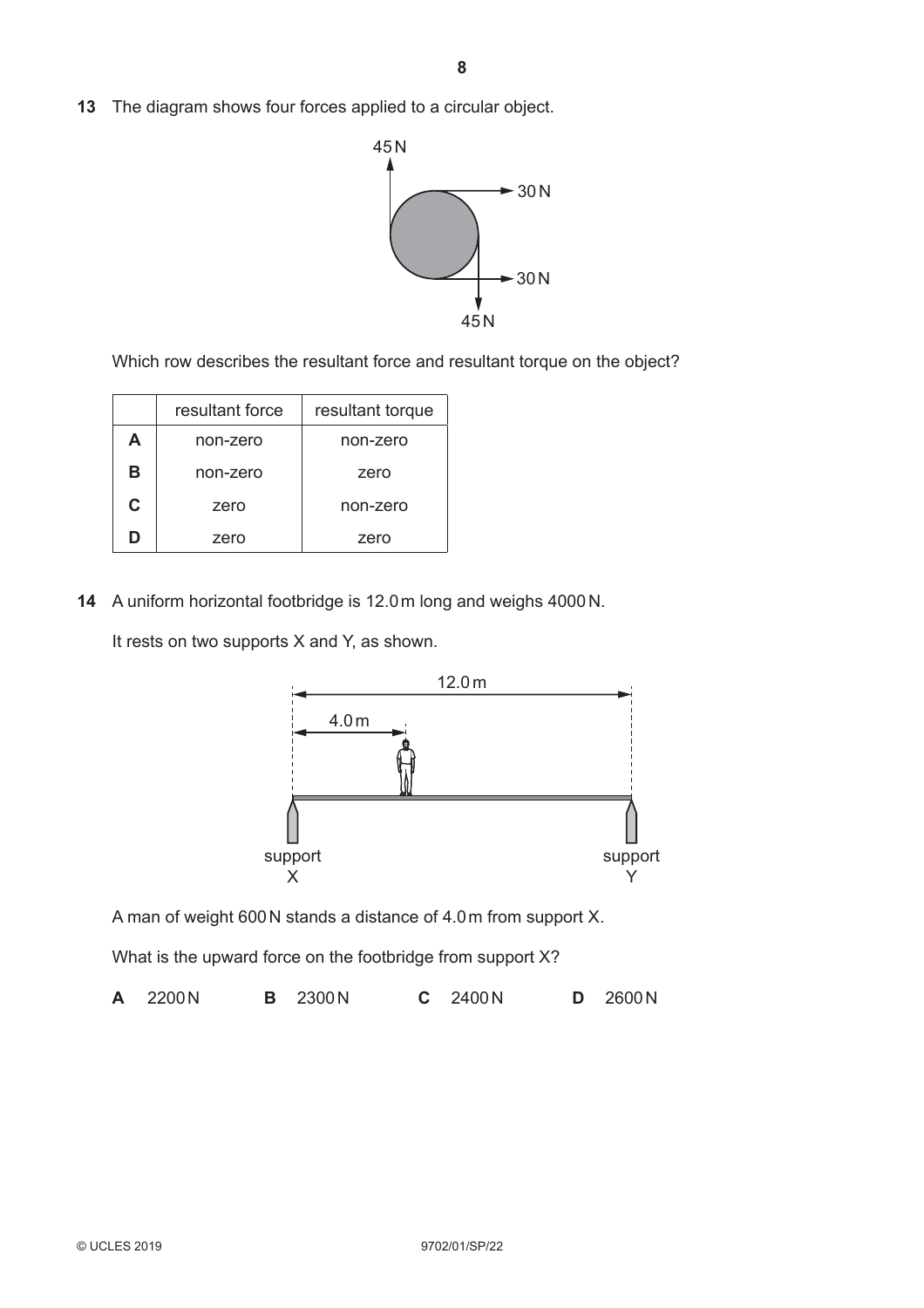**15** A metal block has a mass of 750 g. Magnesium makes up 60% of the mass and the remaining 40% is copper.

```
The density of magnesium is 1.7 g cm<sup>-3</sup>.
```
The density of copper is  $9.0$  g cm<sup>-3</sup>.

What is the density of the block?

**A** 2.5 g cm<sup>-3</sup> **B** 4.6 g cm<sup>-3</sup> **C** 5.4 g cm<sup>-3</sup> **D** 10.7 g cm<sup>-3</sup>

**16** A man climbs slowly at a steady speed to the top of a ladder.

What is the **main** energy transfer taking place for the man as he climbs?

- **A** chemical potential to gravitational potential
- **B** chemical potential to kinetic
- **C** kinetic to gravitational potential
- **D** thermal (heat) to kinetic
- **17** A bead is released from rest at point P and slides along a wire, as shown.



The wire loops around and forms a vertical circle of diameter 40 cm. At point Q, the bead has a speed of  $1.4 \text{ ms}^{-1}$ .

Air resistance and friction on the wire are negligible.

What is the height *h* from which the bead is released?

**A** 0.30 m **B** 0.40 m **C** 0.50 m **D** 0.60 m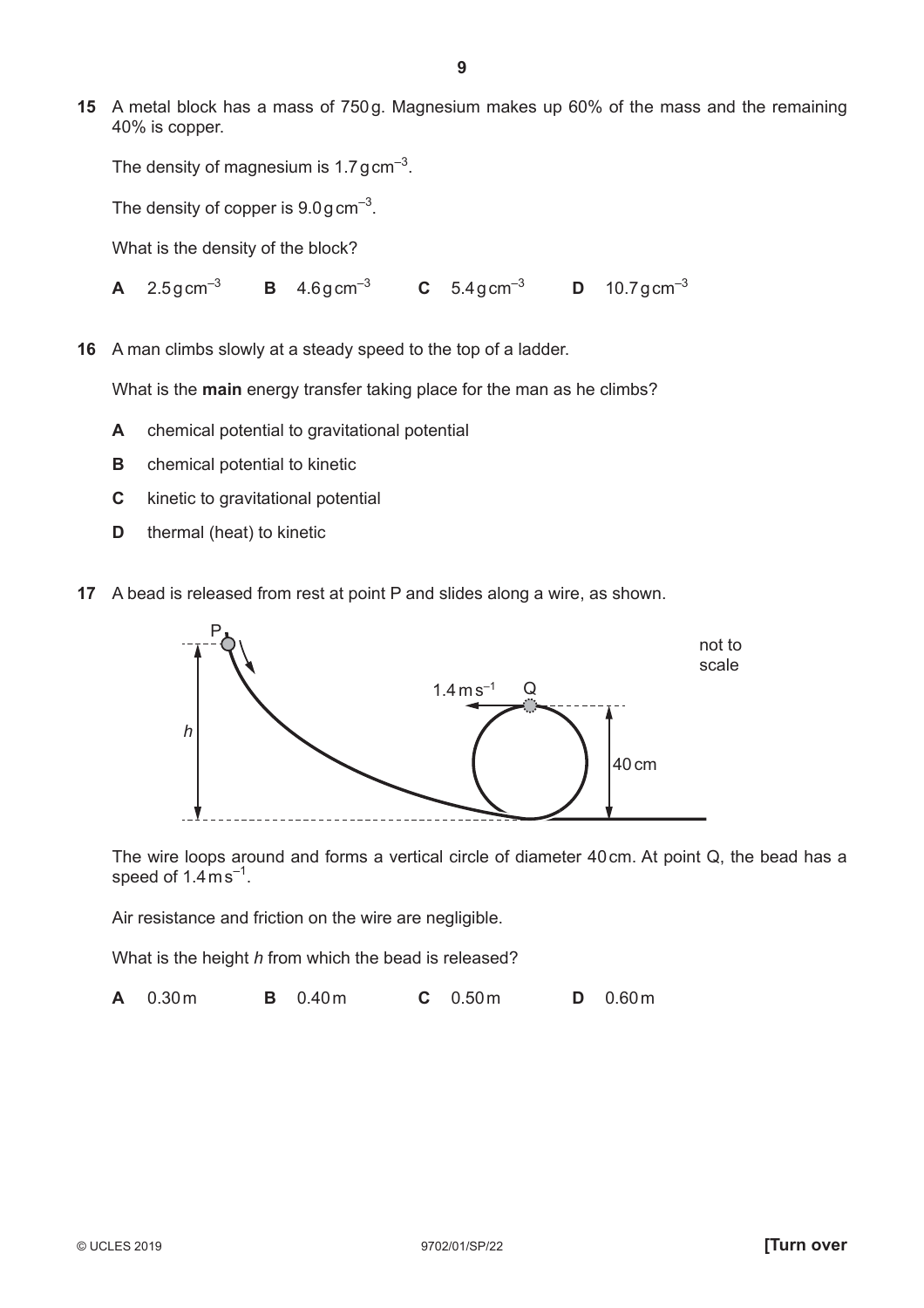**18** A mass is raised vertically. In time *t*, the increase in its gravitational potential energy is  $E_{\text{p}}$  and the increase in its kinetic energy is  $E_k$ .

What is the average power input to the mass?

- **A**  $(E_p E_k)t$  **B**  $(E_p + E_k)t$  **C**  $\frac{p}{t}$  $\frac{E_p - E_k}{t}$  **D**  $\frac{E_p + t}{t}$  $E_{\rm p}$  +  $E_{\rm k}$
- **19** Water flows from a lake into a turbine that is a vertical distance of 90 m below the lake, as shown.



The mass flow rate of the water is  $2400 \text{ kg min}^{-1}$ . The turbine has an efficiency of 75%.

What is the output power of the turbine?

**A** 26 kW **B** 35 kW **C** 1.6 MW **D** 2.1 MW

**20** A wire of diameter *d* and length *l* hangs vertically from a fixed point. The wire is extended by hanging a mass *M* on its end. The Young modulus of the wire is *E*. The acceleration of free fall is *g*.

Which equation is used to determine the extension *x* of the wire?

**A**  $x = \frac{Ml}{\pi dE}$  **B**  $x = \frac{Mgl}{\pi d^2 E}$ *d E Mg*  $=\frac{Mgl}{\pi d^2 E}$  **C**  $x = \frac{4Mgl}{\pi dE}$  **D**  $x = \frac{4Mgl}{\pi d^2 E}$ *d E* 4*Mg*  $=\frac{1}{\pi d^2}$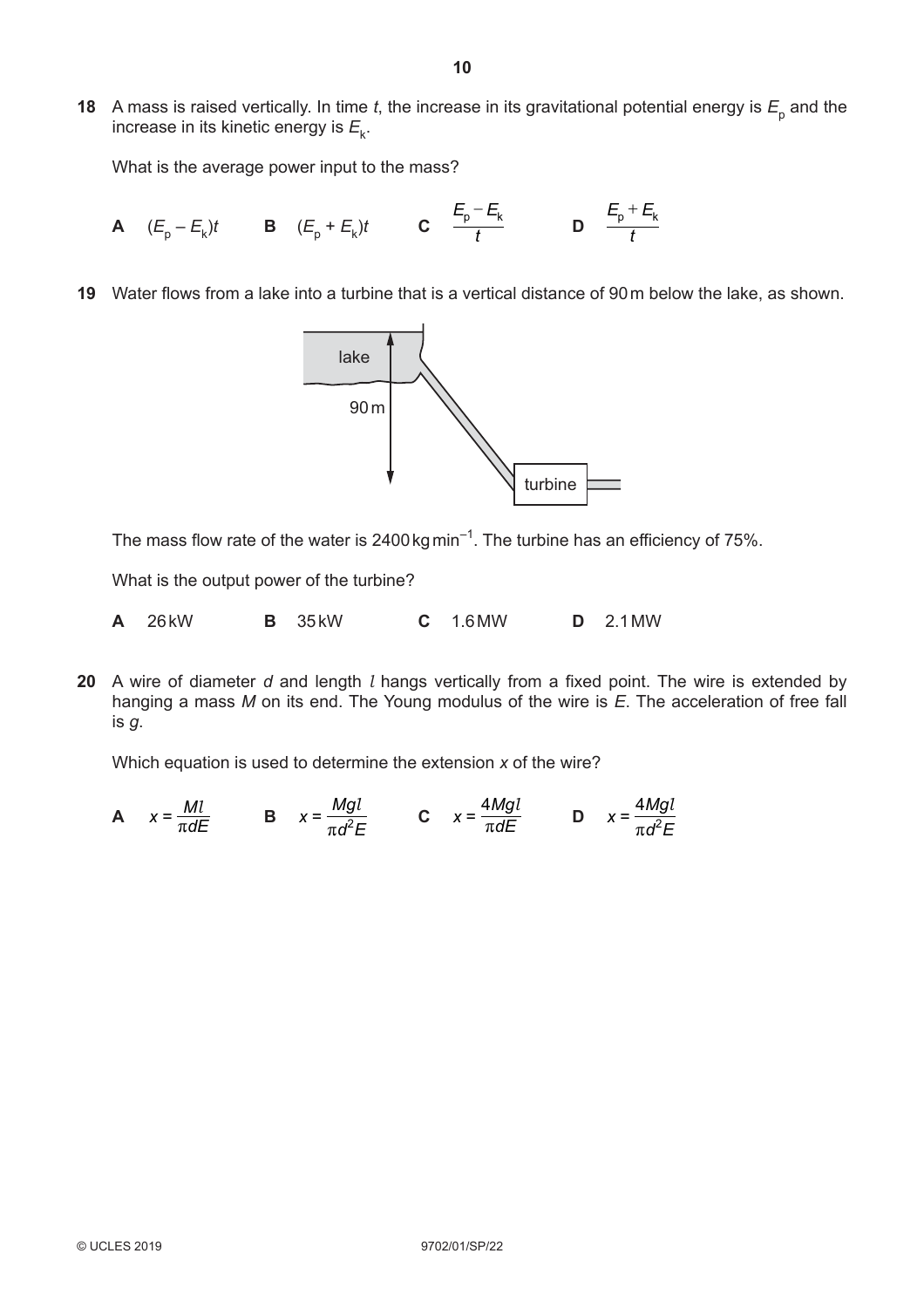**21** A wave has period *T*, wavelength *λ* and amplitude *A*. The wave is shown on a graph of displacement *x* against distance *d*.

**11**

 $\Omega$ 0 **A** *d T* 0 0 **B** *d x*  $\overline{0}$ *x x x T*  $\Omega$ 0 **C** *d* λ 0 **D** *d A A* λ *A A A A A A A A A A* 

Which graph is correctly labelled?

**22** A vehicle emits sound of a constant frequency. A stationary observer hears the sound.

The vehicle moves directly towards the observer at constant speed. The observer hears sound of frequency  $f_{\rm o}$ .

The vehicle then accelerates, still moving towards the observer, travels at a higher steady speed for a time and then decelerates until it stops.

What is the variation in the frequency of the sound that is heard by the observer?

- **A** The observed frequency will fall, then remain steady then return to the frequency  $f_\text{o}$ .
- **B** The observed frequency will fall, then remain steady then rise to a higher frequency than  $f_{\text{o}}$ .
- ${\bf C}$   $\;\;\;$  The observed frequency will rise, then remain steady then fall to a lower frequency than  $f_{\rm o}$ .
- **D** The observed frequency will rise, then remain steady then return to the frequency  $f_\text{o}$ .
- **23** A car travelling in a straight line at a speed of 30 ms<sup>-1</sup> passes near a stationary observer while sounding its horn. The frequency of sound emitted by the horn is 400 Hz.

The speed of sound in air is  $336 \text{ ms}^{-1}$ .

What is the change in the frequency of the sound heard by the observer as the car passes?

**A** 39 Hz **B** 66 Hz **C** 72 Hz **D** 78 Hz

© UCLES 2019 9702/01/SP/22 **[Turn over**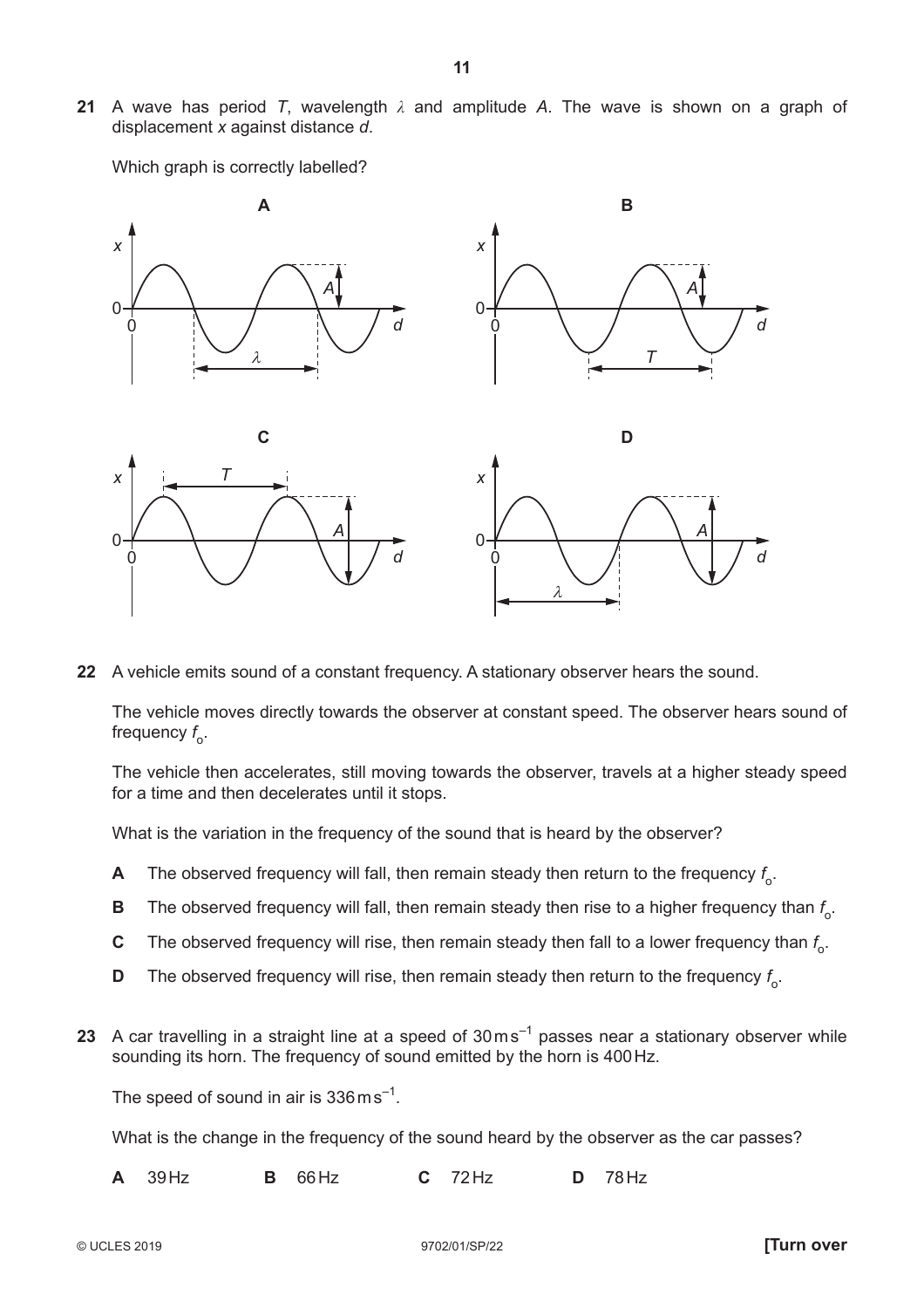- **24** Which list shows electromagnetic waves in order of increasing frequency?
	- **A** radio waves  $\rightarrow$  gamma-rays  $\rightarrow$  ultraviolet  $\rightarrow$  infrared
	- **B** radio waves  $\rightarrow$  infrared  $\rightarrow$  ultraviolet  $\rightarrow$  gamma-rays
	- **C** ultraviolet  $\rightarrow$  gamma-rays  $\rightarrow$  radio waves  $\rightarrow$  infrared
	- **D** ultraviolet  $\rightarrow$  infrared  $\rightarrow$  radio waves  $\rightarrow$  gamma-rays
- **25** The diagram shows a steel wire fixed at one end. The other end is attached to a weight hanging over a pulley.



An oscillator is attached to the wire near the fixed end. A stationary wave with one loop is produced. The frequency of the oscillator is *f*.

Which frequency of the oscillator produces a stationary wave with two loops?

A  $\frac{f}{4}$  $\frac{f}{2}$ <sup>2</sup> **<sup>C</sup>** 2*<sup>f</sup>* **<sup>D</sup>** 4*<sup>f</sup>*

- **26** Which statement gives a condition that enables diffraction to occur?
	- **A** A source of waves moves towards a stationary observer.
	- **B** A wave is partially blocked by an obstacle.
	- **C** Two coherent waves are superposed.
	- **D** Two waves are travelling through the same part of a medium in opposite directions.
- **27** A parallel beam of light of wavelength 600 nm is incident normally on a diffraction grating. The grating has 300 lines per millimetre.

What is the total number of intensity maxima from the grating?

**A** 1 **B** 3 **C** 11 **D** 13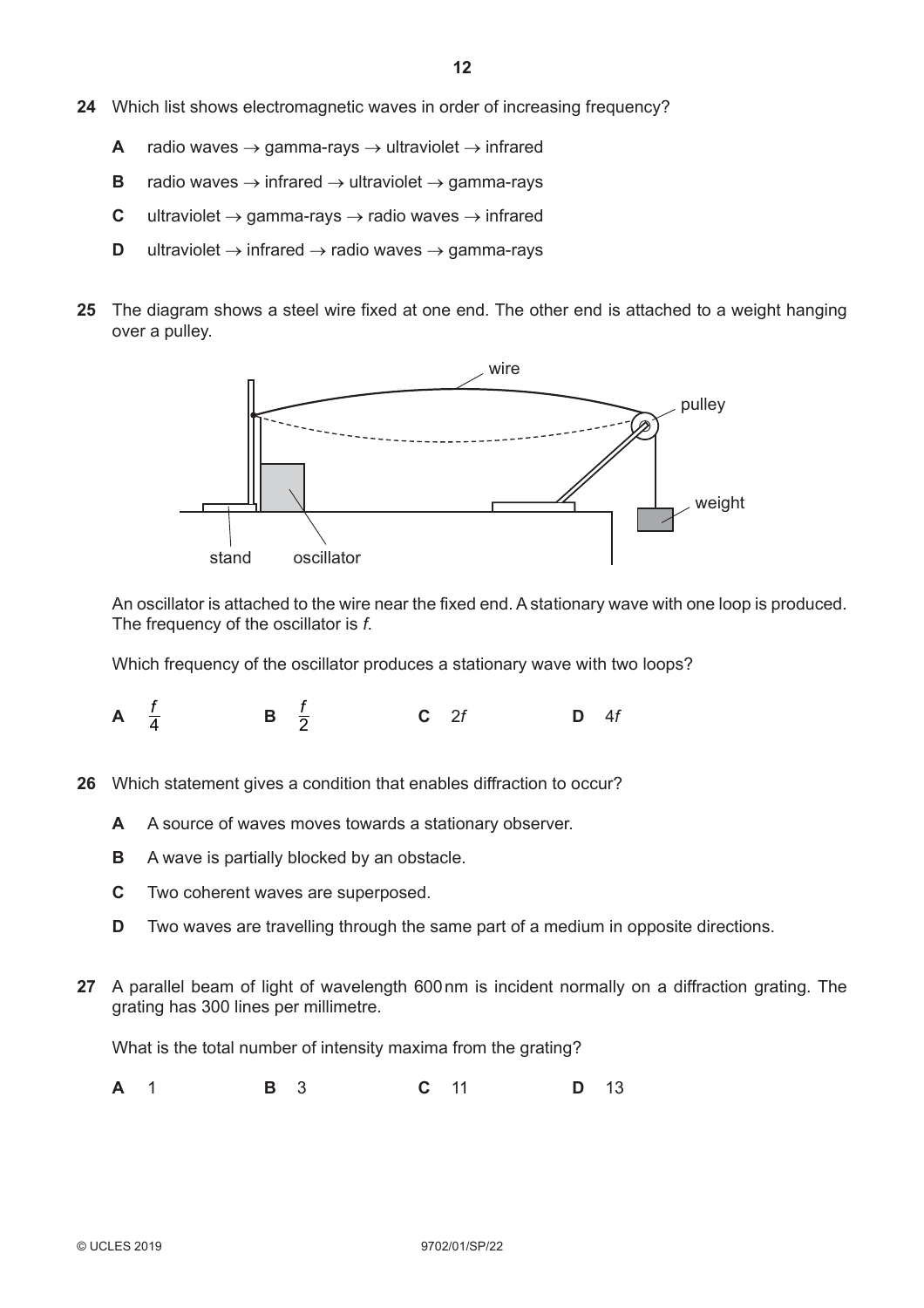**28** A pattern of interference fringes is produced using a red laser, a double slit and a screen. The screen is 3.5 m from the double slit. The light from the laser has a wavelength of 640 nm.

The pattern of fringes is shown.

72 mm not to scale bright fringe

What is the separation of the slits?

**A**  $1.2 \times 10^{-4}$  m **B**  $1.6 \times 10^{-4}$  m **C**  $3.1 \times 10^{-5}$  m **D**  $3.3 \times 10^{-9}$  m

**29** The diagram shows the symbol for a wire carrying a current *I*.

$$
\overbrace{\hspace{1.5cm}}^I
$$

What does this current represent?

- **A** the charge flowing past a point in the wire per unit time
- **B** the number of electrons flowing past a point in the wire per unit time
- **C** the number of positive nuclei flowing past a point in the wire per unit time
- **D** the number of protons flowing past a point in the wire per unit time
- **30** An electric current *I* is given by the formula *I* = *Anvq*.

What do each of the symbols represent for an electric current in a metal wire?

|   | A                        | n                                              | V                                           | q                          |
|---|--------------------------|------------------------------------------------|---------------------------------------------|----------------------------|
| A | area of<br>cross-section | number of free<br>electrons                    | voltage                                     | charge of each<br>nucleus  |
| В | area of<br>cross-section | number of free<br>electrons per unit<br>volume | average drift<br>speed of free<br>electrons | charge of each<br>electron |
|   | current                  | number of free<br>electrons                    | average drift<br>speed of free<br>electrons | charge of each<br>nucleus  |
| D | current                  | number of free<br>electrons per unit<br>volume | voltage                                     | charge of each<br>electron |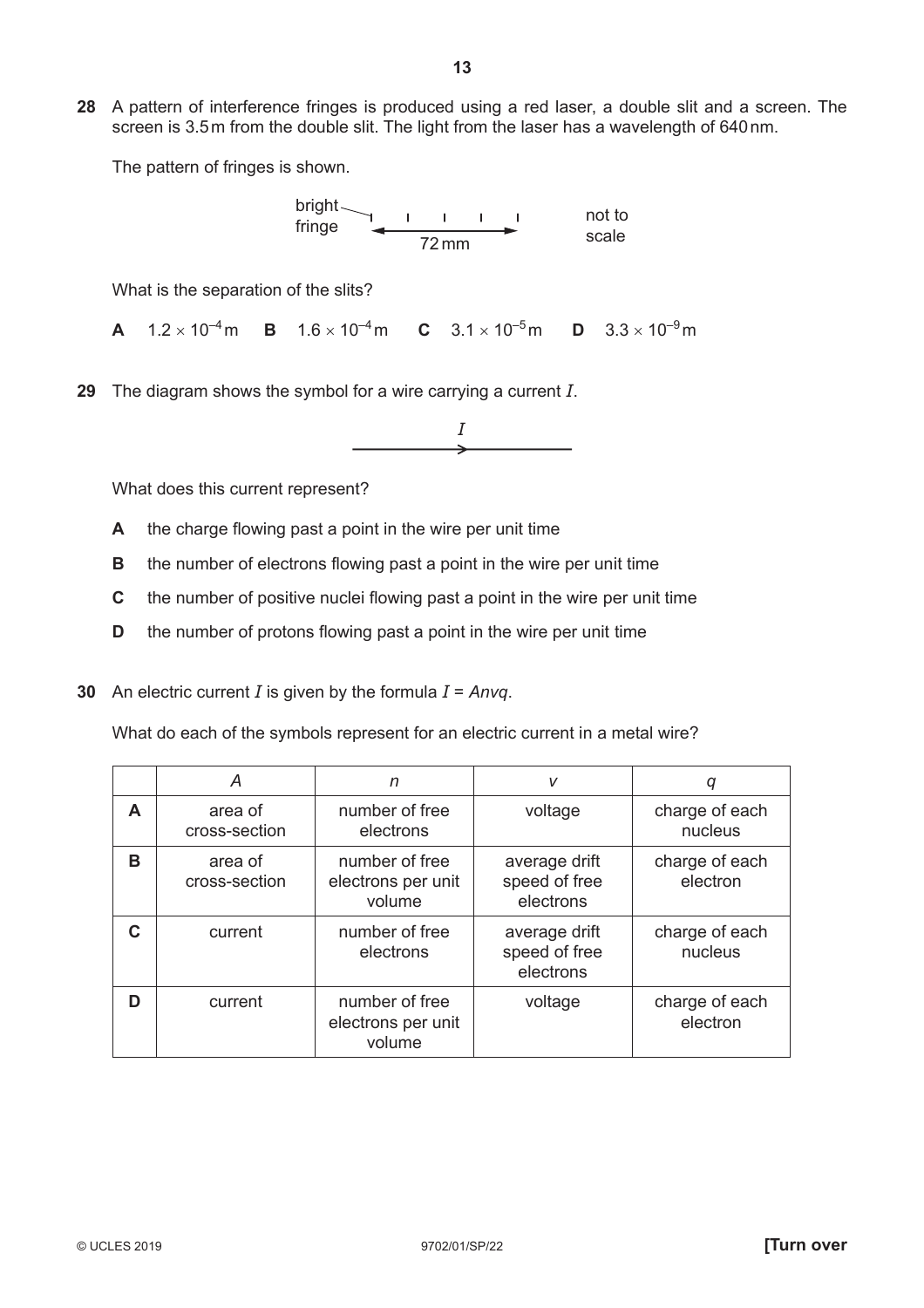**31** Which values of current and resistance will produce a rate of energy transfer of 16Js<sup>-1</sup>?

|    | current/A<br>resistance/ $\Omega$ |   |
|----|-----------------------------------|---|
| Д  |                                   |   |
| в  | 2                                 | 2 |
| C. | 2                                 | 8 |
| D  |                                   |   |

**32** A coil contains *N* turns of insulated copper wire wound on to a cylinder of diameter *D*. The copper wire has diameter *d*. The resistivity of copper is *ρ*. Diameter *D* is much greater than diameter *d*.

What is the total resistance between the two ends of the coil of copper wire?

**A** *d* 4*N D*  $\frac{\rho D}{l^2}$  **B** *D* 4*N d*  $\frac{\rho d}{r^2}$  **C** *d* 8*N D*  $\frac{\rho D}{l^2}$  **D** *D* 8*N d* 2 *t*

**33** Two cells are connected to a load resistor of resistance 3.0  $\Omega$ . The electromotive force (e.m.f.) and the internal resistance of each of the cells are shown.



What is the current in the load resistor?

**A** 0.60A **B** 1.2A **C** 1.8A **D** 3.0A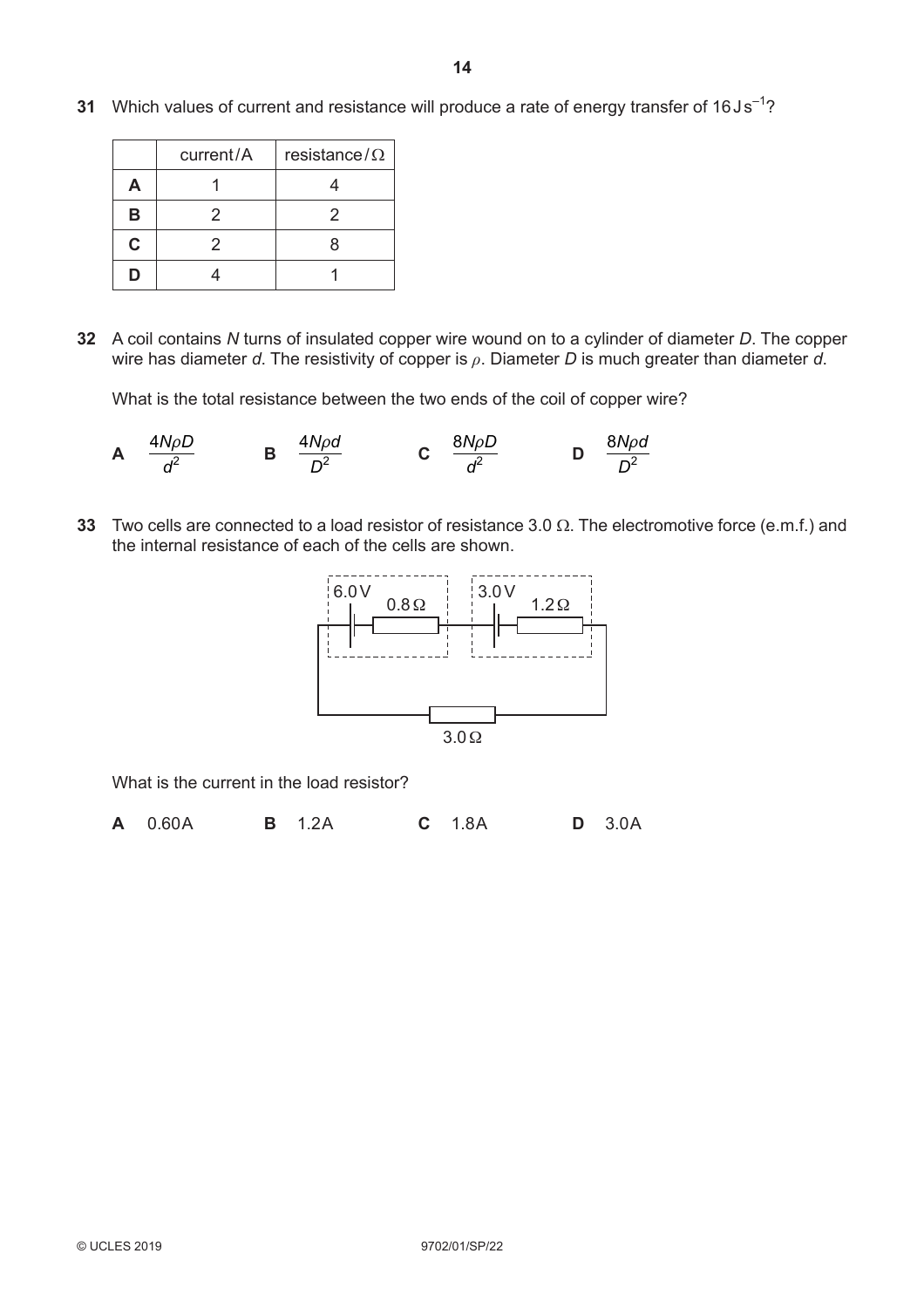**34** The diagram shows a simple circuit.



Which statement is correct?

- **A** When switch S is closed, the e.m.f. of the battery falls because work is done against the internal resistance of the battery.
- **B** When switch S is closed, the e.m.f. of the battery falls because work is done against the resistance of R.
- **C** When switch S is closed, the potential difference across the battery falls because work is done against the internal resistance of the battery.
- **D** When switch S is closed, the potential difference across the battery falls because work is done against the resistance of R.
- **35** Six resistors, each of resistance *R*, are connected as shown.



The combined resistance is  $66 kO$ .

What is the value of *R*?

**A** 11 k $\Omega$  **B** 18 k $\Omega$  **C** 22 k $\Omega$  **D** 36 k $\Omega$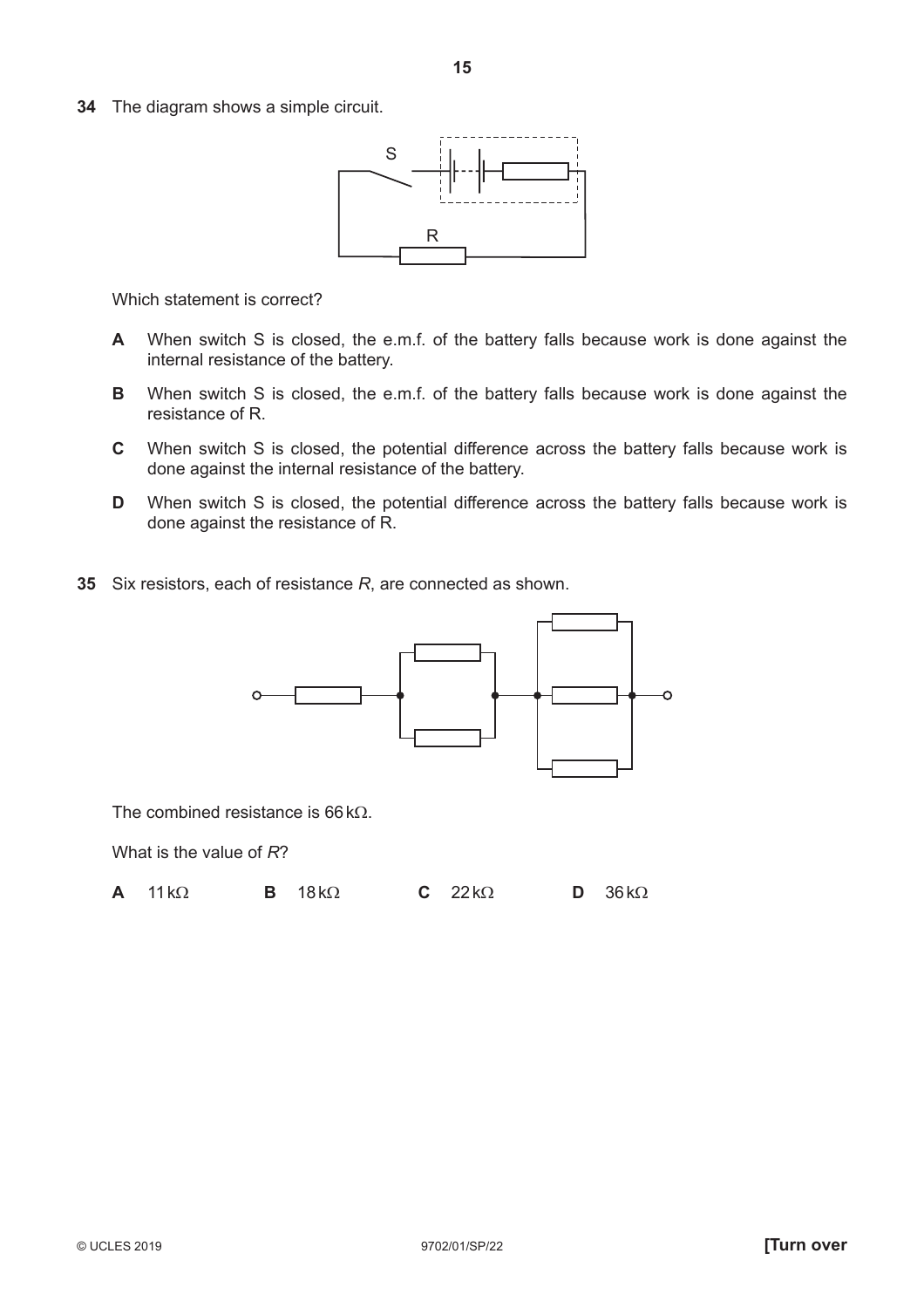**36** A cell has a constant electromotive force and a constant internal resistance.

A thermistor is connected between the terminals of the cell.

The temperature of the thermistor is increased.

Which statement about the change of the cell's terminal potential difference (p.d.) is correct?

- **A** The terminal p.d. is decreased because more work is done moving unit charge through the internal resistance of the cell.
- **B** The terminal p.d. is decreased because the current in the thermistor is decreased.
- **C** The terminal p.d. is increased because more work is done moving unit charge through the thermistor.
- **D** The terminal p.d. is increased because the current in the thermistor is increased.
- **37** A battery with negligible internal resistance is connected in series with a resistor and a lightdependent resistor (LDR) as shown.



The light intensity on the LDR is decreased.

How do the readings of the voltmeters change?

|    | reading on<br>voltmeter P | reading on<br>voltmeter Q |
|----|---------------------------|---------------------------|
| A  | decreases                 | decreases                 |
| в  | decreases                 | increases                 |
| C. | increases                 | decreases                 |
|    | increases                 | increases                 |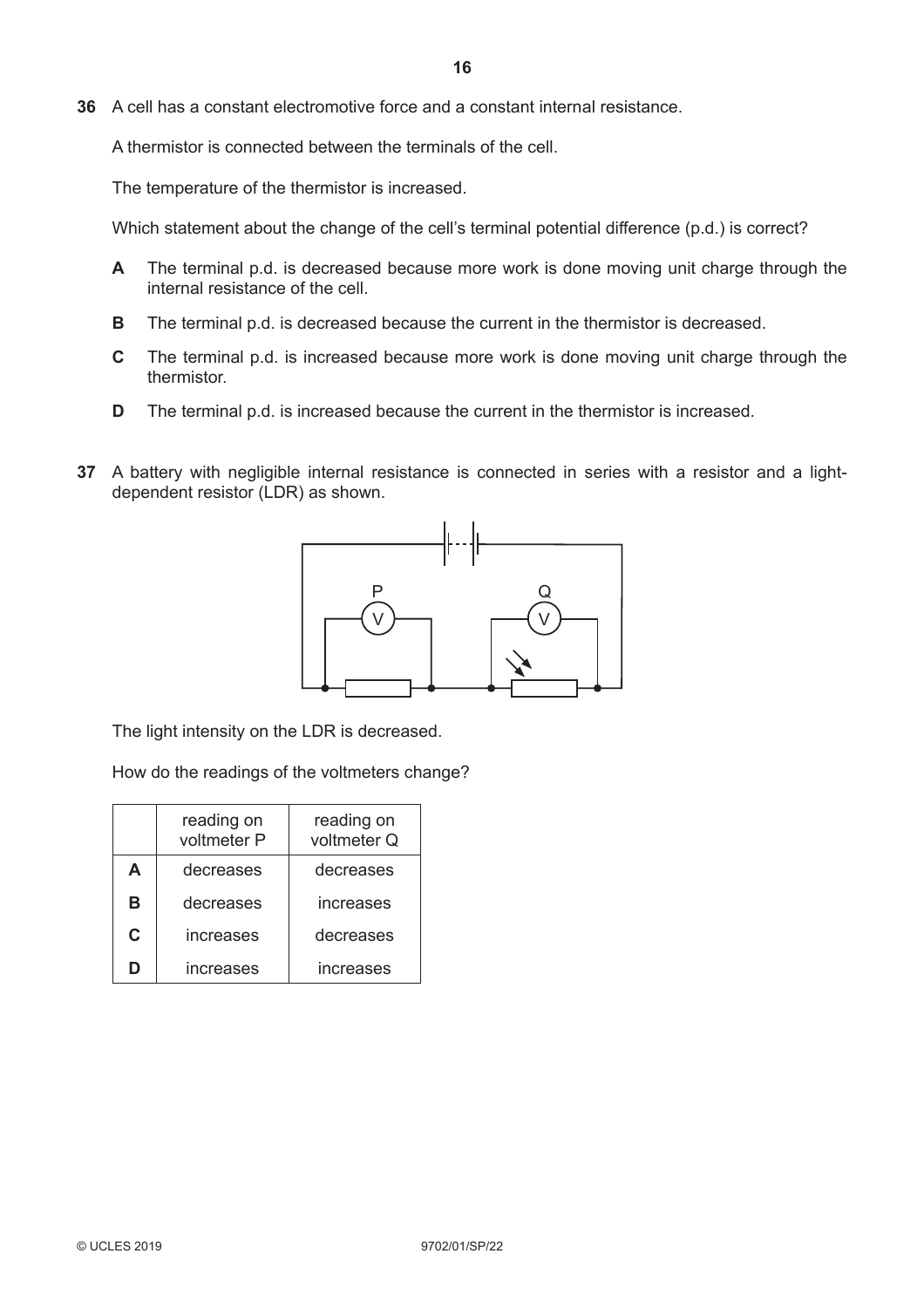A radioactive nucleus is formed by  $\beta^-$  decay. This nucleus then decays by  $\alpha$ -emission.

Which graph of nucleon number N plotted against proton number  $Z$  shows the  $\beta^-$  decay followed by the  $\alpha$ -emission?



What are the structures of the proton and of the neutron in terms of quarks?

|   | proton                 |  | neutron  |            |
|---|------------------------|--|----------|------------|
|   | down quark<br>up quark |  | up quark | down quark |
| А |                        |  |          |            |
| В |                        |  |          |            |
|   |                        |  |          |            |
|   |                        |  |          |            |

What is the charge of a top antiquark?

A 
$$
-\frac{2}{3}
$$
 \t\t B  $-\frac{1}{3}$  \t\t C  $+\frac{1}{3}$  \t\t D  $+\frac{2}{3}$